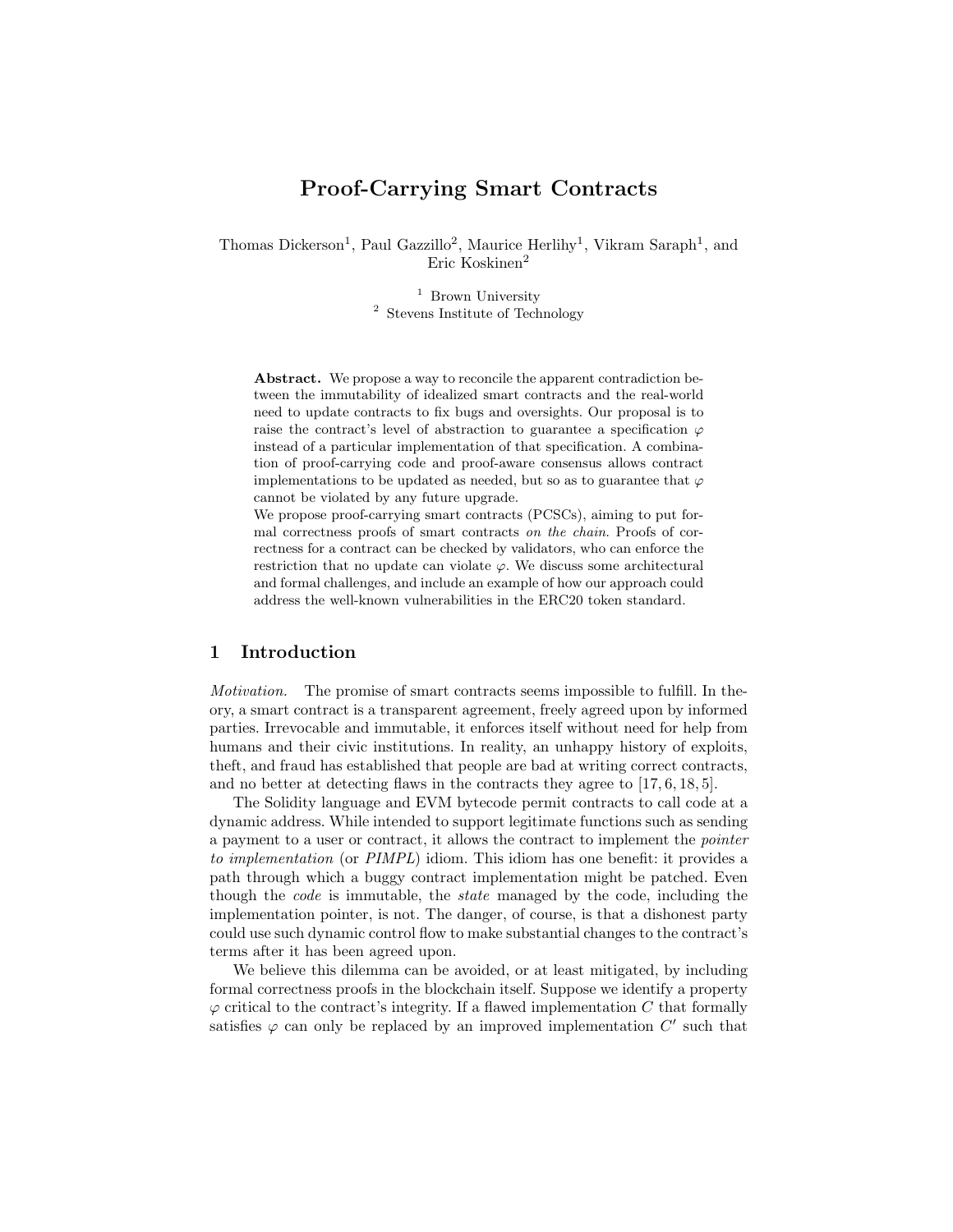$C' \vDash \varphi$ , then all parties to the contract can be confident that  $\varphi$  will continue to hold even as bugs (not covered by  $\varphi$ ) are detected and patched.

The idea of mixing code and proofs goes back to Necula's proof-carrying code (PCC) [16]. The blockchain context, however, brings new challenges: What format is needed for contracts' specifications, and where are these specifications stored? Which code needs to be verified? Who generates the proofs? How do miners repeatedly validate the proofs? Here we sketch preliminary work on the architectural and formal aspects of these challenges, illustrated by a running example example based on the ERC20 token standard [21].

Overview. We believe that one may be able to adapt Necula's PCC into a variation that we call proof-carrying smart contracts (PCSC). The idea is that a contract's API and specification  $\varphi$  are published to the blockchain. Any subsequent updates to the implementation  $C$  must be accompanied by a valid proof that the specification is maintained:  $C \models \varphi$ . Smart contracts are well-suited to PCC, because a proof only needs to generated once by the contract owner, before the implementation pointer is updated. Publishing the proof to the blockchain makes it immutable, and the participants in the network only need check the proof's validity, a task that is far less computationally expensive than generating the proof.

Blockchains and blockchain consensus require some changes to standard PCC. In the original formulation, a code consumer specifies the specification, and the code producer generates a proof that the policy is preserved by the remote code. In the blockchain context, the smart contract owner is the code producer. All validators and clients in the blockchain network are code consumers, since smart contracts are replicated and rerun by all.

We exploit the immutability of blockchain to enable the the producer to provide the specification. Because this specification is published before any updates to the contract implementation, code consumers can inspect it before transacting with the contract. Immutability of blockchain data guarantees the policy can never be weakened by the producer. The producer updates the implementation pointer with a special setter that must be accompanied by a valid proof. Blockchain consensus ensures that updates by the contract writer preserve the specification, as long as a majority of participants validate the proof.

Running Example. The ERC20 specification [21] defines a number of operations intended to provide a standardized API for managing tradeable tokens on the Ethereum platform [7]. Using ERC20, Alice may approve up to some number  $n$  tokens, the allowance, to be transferred to Bob, and Bob may then execute multiple transfer calls until all  $n$  have been transferred (or Alice reduces Bob's allowance). Here is an example, based on a simplified version of the ERC20 operations, how one might use PCSC. In our simplified ERC20 specification, there are only two accounts, from and to. Token transfers happen only unilaterally, flowing from from to to.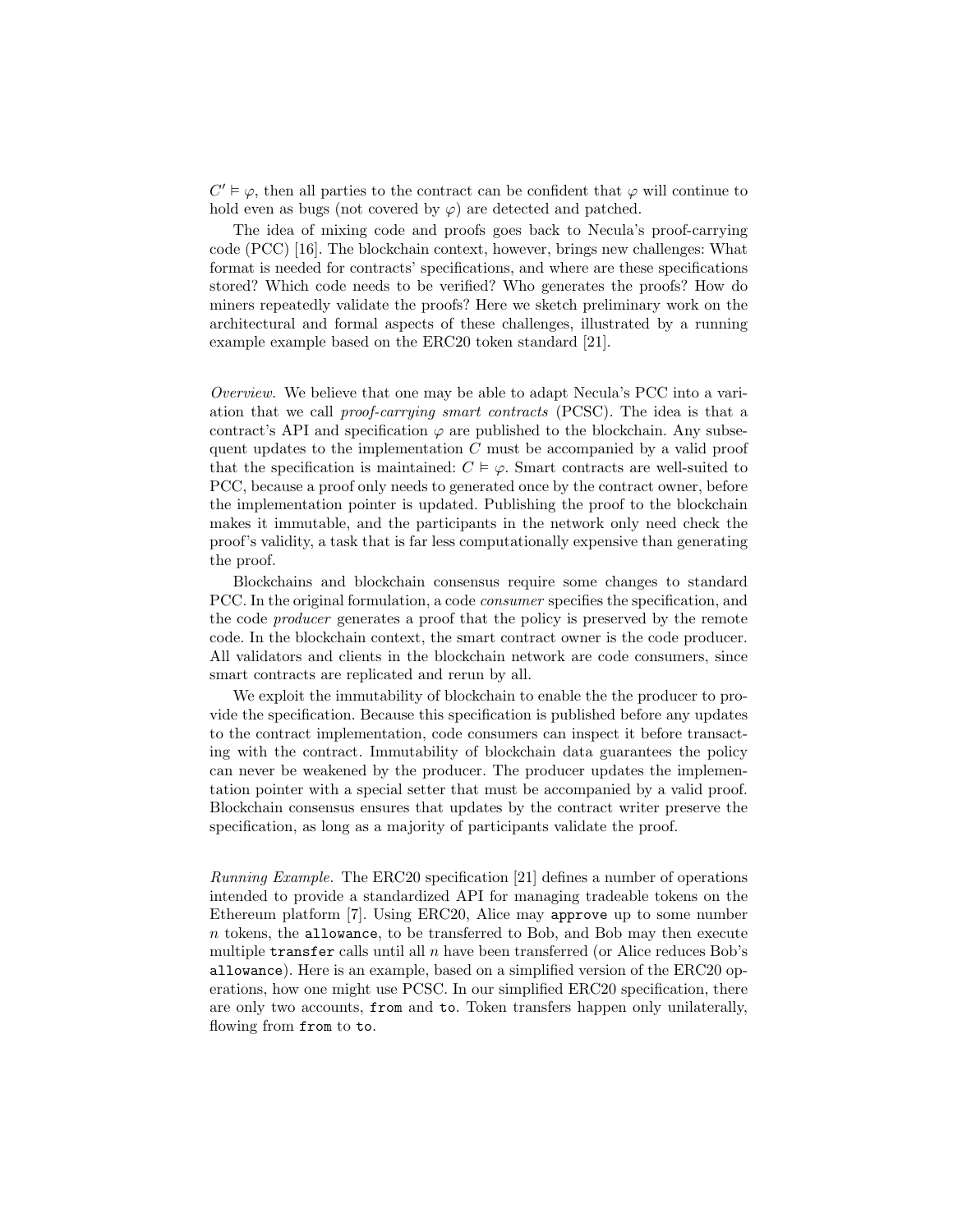There are several invariants linking operations i and  $i + 1$ . First, we enforce conservation of tokens, by defining

$$
\mathtt{total\_supply}_i = \mathtt{from\_balance}_i + \mathtt{to\_balance}_i \qquad \qquad (1)
$$

and requiring

$$
\verb|total_supply|_{i+1} = \verb|total_supply|_{i} \qquad \qquad (2)
$$

Second, we enforce the allowance limit:

$$
\Delta_i \leq \mathtt{allowance}_i \tag{3}
$$

$$
\verb|from balance|_{i+1} = \verb|from balance|_{i} + \Delta_{i} \qquad (4)
$$

$$
\mathtt{allowance}_{i+1} = \mathtt{allowance}_{i} - \Delta_i \tag{5}
$$

The naïve implementation in Fig 1 appears to respect both invariants. Unfortunately, these conditions, while necessary, are not sufficient to guarantee the expected behavior. Alice, having initially approved an allowance of 100 tokens, may later wish to decrease Bob's allowance by calling approve(50). But if Bob has already executed **transfer(n)** (for  $n > 50$ ), Alice's call has the unexpected effect of increasing Bob's total withdrawal.

This is essentially a data race: even though the EVM execution is singlethreaded, transactions are submitted in parallel, and miners may reorder and interleave those transactions arbitrarily.

Fig 2 is a version of approve that is safe from the data race. It forces the sender to first set the allowance to  $0$  before updating<sup>3</sup>, effectively clearing the allowance before setting a new one.

Contributions This paper makes make the following contributions:

- We propose proof-carrying smart contracts (PCSC), a way to allow contracts to be upgraded while ensuring that critical properties such as  $\varphi$  are preserved.
- We describe an architecture for PCSC, along with a discussion of needed changes to the blockchain protocol and virtual machine (Section 2).
- A treatment of PCSC with specifications and proofs (Section 3).

This paper describes the ideas and insights motivating this work, which is still in progress.

# 2 Realizing Proof-Carrying Smart Contracts

Adopting the language of PCC, the code producer is the contract writer, while the consumers are all other participants in the blockchain network, miners, validators, and the clients who issue transactions. The producer's role is to create

 $^3$  This unfortunately restricts the possible valid semantics of the ERC20 implementation, later in the paper we will propose yet a 3rd implementation that is thread safe without being subject to this restriction.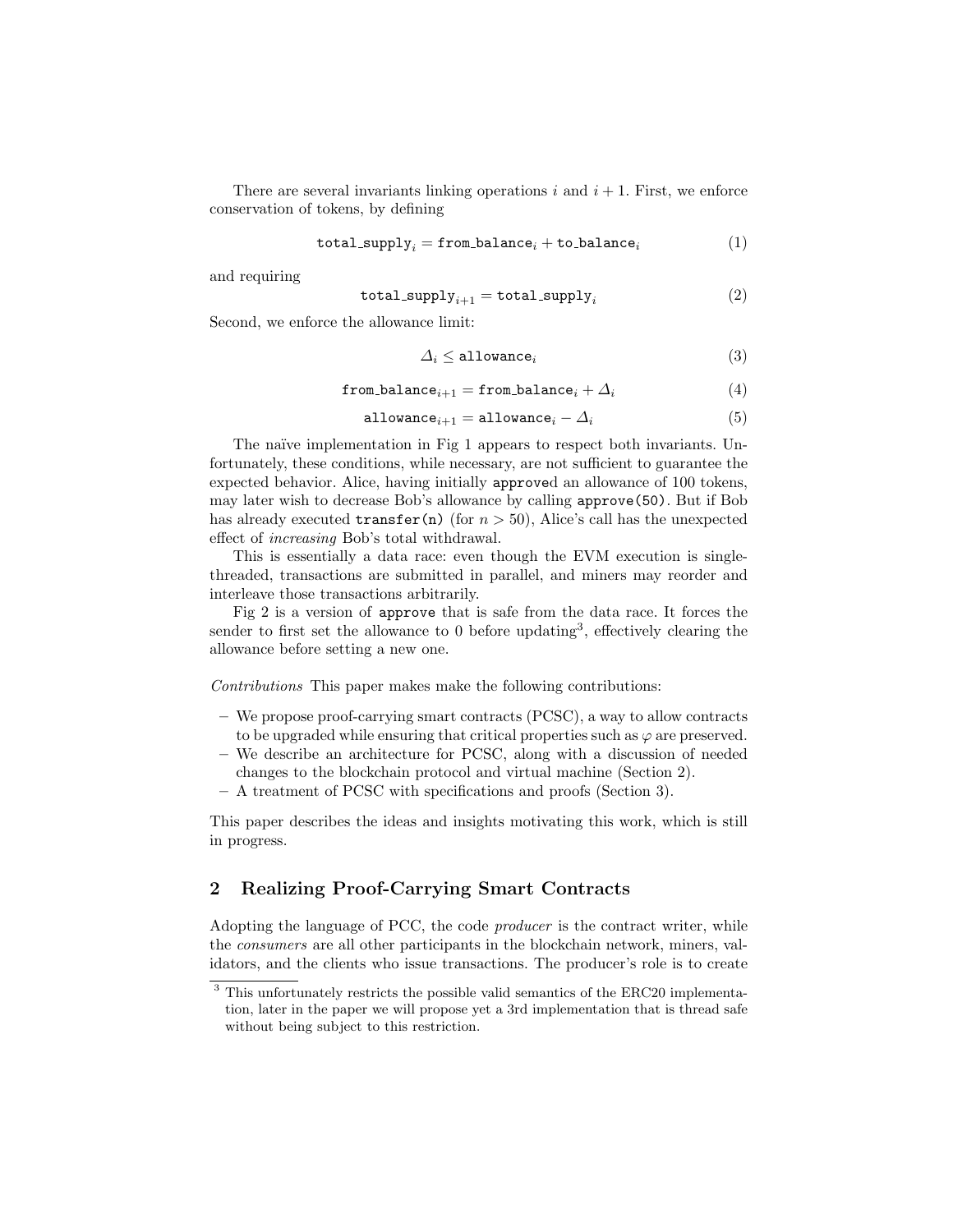

A simplified example of an implementation of the ERC20 token standard where tokens are sent with a two-step approve/transfer process.

the contract specification, consisting of an API and persistent contract state. Unlike the original formulation of PCC, the specification is provided by the producer, rather than the code consumer, along with the contract code. The specification is provided as invariants on contract state as well as pre- and postconditions on the API interface methods. The parent part of a PCSC includes the smart contract's internal state, API methods, and formal specification. A (successfully deployed) child part of the PCSC includes the source code for all API methods, and a proof that the implementation satisfies the specification (found in the corresponding parent).

We exploit the immutability of the blockchain to put executive control of specification in the hands of consumers. In order to run smart contract trans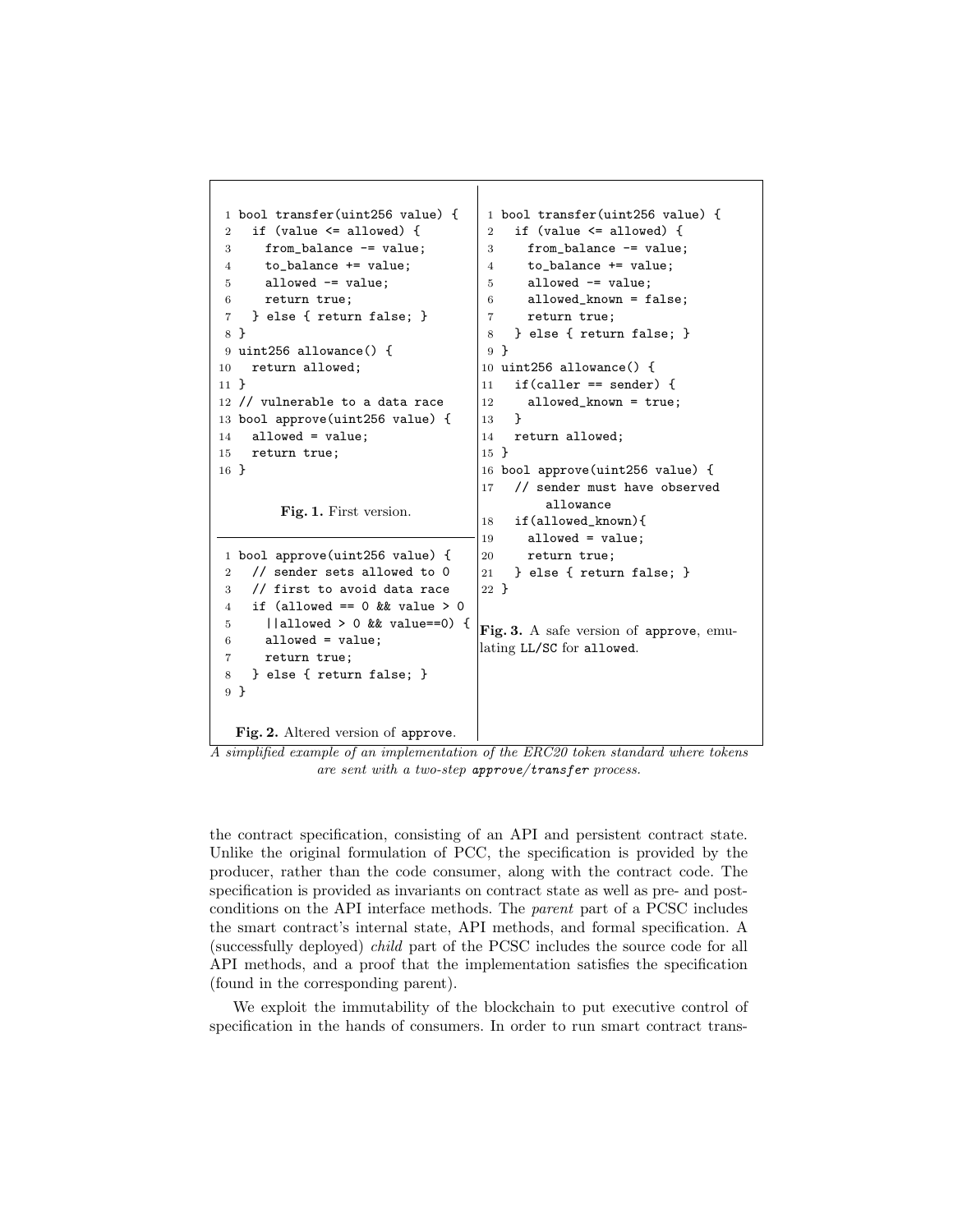actions, the contract is first appended to the chain. By requiring producers to include the specification with the contract, it becomes part of the immutable history of the chain, and can't be modified, even if, for example, the contract uses PIMPL and the implementation pointer changes to a new child contract. Even though the consumers do not directly create the specification, a consumer can inspect the specification and choose not to issue transactions on the contract (though they must still process any transactions issued by other consumers, as long as those transactions obey the specification).

We use the consensus mechanism of the blockchain to ensure that all updates to the implementation of the smart contract preserve the original specification. The producer specifies the fields of any child contract addresses. Any updates to these fields must be accompanied by a proof that the new child contract satisfies the original specification<sup>4</sup>. Participants trust that miners and validators check the validity of proofs, just as they trust them not to zero out someone's token balance or put the contract in some other incorrect state. As with Bitcoin, Ethereum, and other cryptocurrencies, as long as the majority of miners are well-behaved, the contract updates will obey the specification.

Being a manifestation of PCC, the producer generates this proof off-the-chain before making the update. The special setter function, allowing the child address to be updated, uses a new bytecode operation, SAFEUPDATE, to check the provided proof preserves the specification. This ensures that miners and validators can guarantee the new child contract is safe. The code for the child contract must be available before the call to update the child address, so the parent must publish the initial contract before issuing the update or prove an existing contract satisfied the specification <sup>5</sup>. This is safe because contract addresses are not reassigned or unassigned due to the immutability of the blockchain.

As with other violations (out-of-gas, exceeded stack depth), an update to the child address without a proof or with an invalid one is rejected with an exception. The validation of the proof is far less computationally expensive than generating the proof, enabling higher throughput for miners. But due to the added computational expense of validation, this new update operation will require more gas than a typical store operation, perhaps proportional to the size of the proof.

Fig 4 illustrates the operation of proof-carrying smart contracts (PCSC). This diagram assumes the producer has already published the parent contract (containing the API and specification) as well as the candidate child contract's code, because these operations require no verification<sup>6</sup>. The producer first generates a proof that the proposed child contract satisfied the invariants of the specification (Step 1). This proof is packaged in an update transaction. The producer issues

<sup>4</sup> For the purposes of this paper, we assume that the compiler is able to translate proofs & invariants for the source language (e.g. Solidity) into proofs & invariants for the host language (e.g. EVM bytecode).

<sup>5</sup> A dummy contract which always terminates with an exception should vacuously satisfy the specification, since, for example, under the Ethereum model of execution, a contract could run out of gas and terminate at any point anyway

 $^6$  Generally-speaking, a parent contract can include arbitrary computation as long as it is accompanied by its own proof.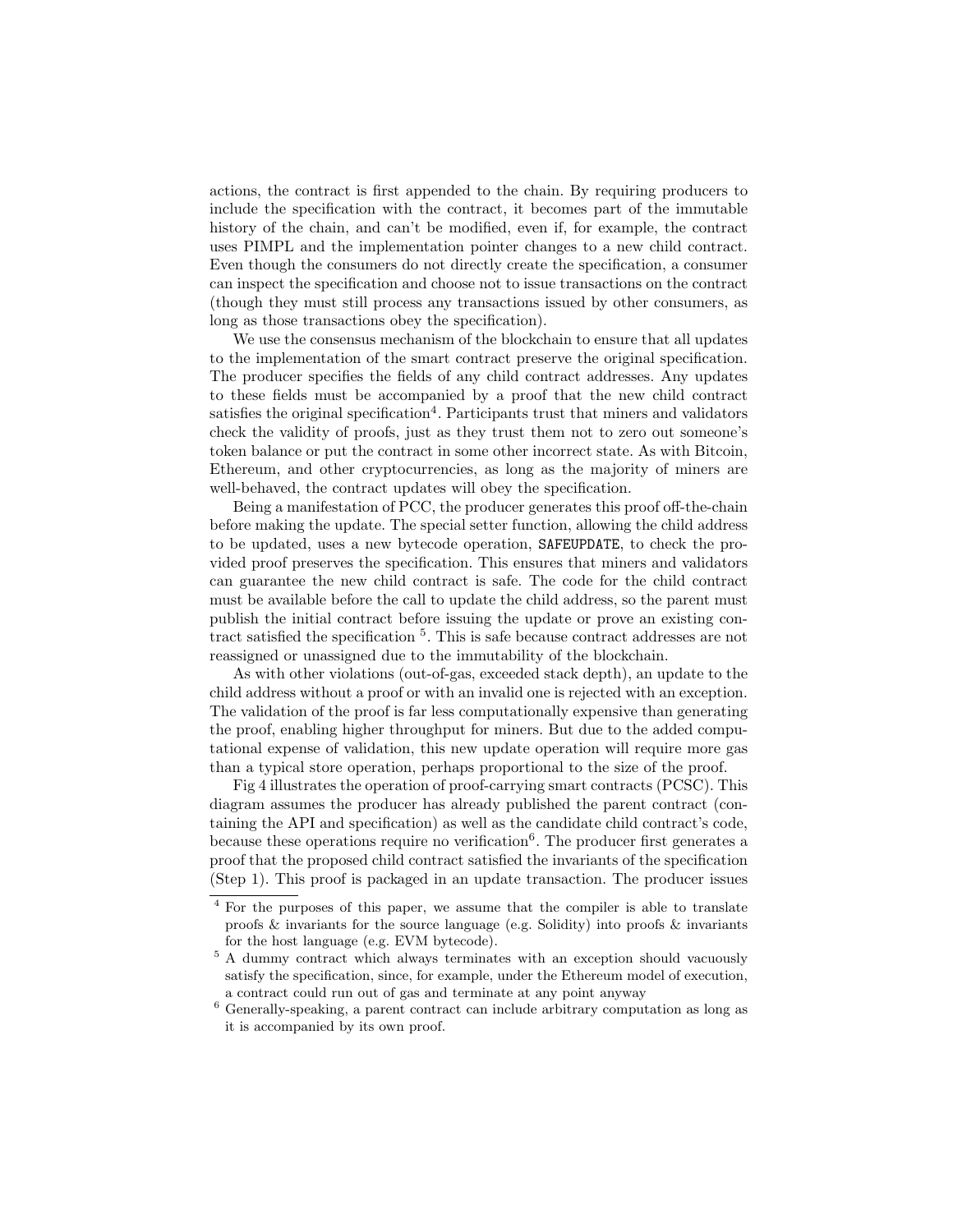

Fig. 4. The proof-carrying smart contract update operation.

the transaction to the blockchain network as usual for mining (Step 2). The miner validates the proof against the code of the proposed child contract and produces a new block containing the safe update (Step 3). If the proof is invalid, the block will still record the attempted update as a transaction, but the safe update will fail with an exception (and consume gas to disincentivize spurious update requests). Finally, the rest of the blockchain network participants rerun and validate the SAFEUPDATE (Step 4), as they would any other transaction.

#### 2.1 Proof-Carrying Smart Contracts in Detail

Here we describe the details that a realization of the PCSC architecture entails as well as discussion of generalizations to the architecture.

For many use cases, the parent contract will be nothing more than a thin wrapper for calls to the child contract, and perform no computation other than delegating its method calls. This means that proofs about the behavior of the parent should typically be compact, and in this way the parent contract resembles a formal specification for an API more than it does a fully-fledged smart contract in its own right. Similarly, in the PIMPL pattern, the child contract will typically have no persistent state of its own, operating instead on the state of the parent. If some persistent state is present, e.g., caching of expensive math operations, in the child, it must be guaranteed to not affect the global state invariants of the parent. This organization provides a clean separation of specification and implementation. In the Ethereum virtual machine, the parent contract would use a DELEGATECALL to the child contract, to ensure the contract operates on the parent contract state.

In addition to declaring the API specification and persistent state, the parent contract must declare the fields holding the addresses to the child contracts. At the source-code level, this is achieved with a specially declared setter that modifies the addresses. There are several options for ensuring the smart contract cannot subvert proof validation by modifying a child contract address without using the setter. For instance, runtime instrumentation of store operations can ensure nothing touches a child address field. Additionally, the specification itself can describe invariants about updates to the child address field. This latter option is more amenable to source code analysis, rather than byte code analysis, since we can prohibit arbitrary address computation.

We assume that the contract is not valid until provided an initial child contract. Exception handling can be encoded in the specification to ensure correct behavior if a client calls the parent contract before the initial update. As previ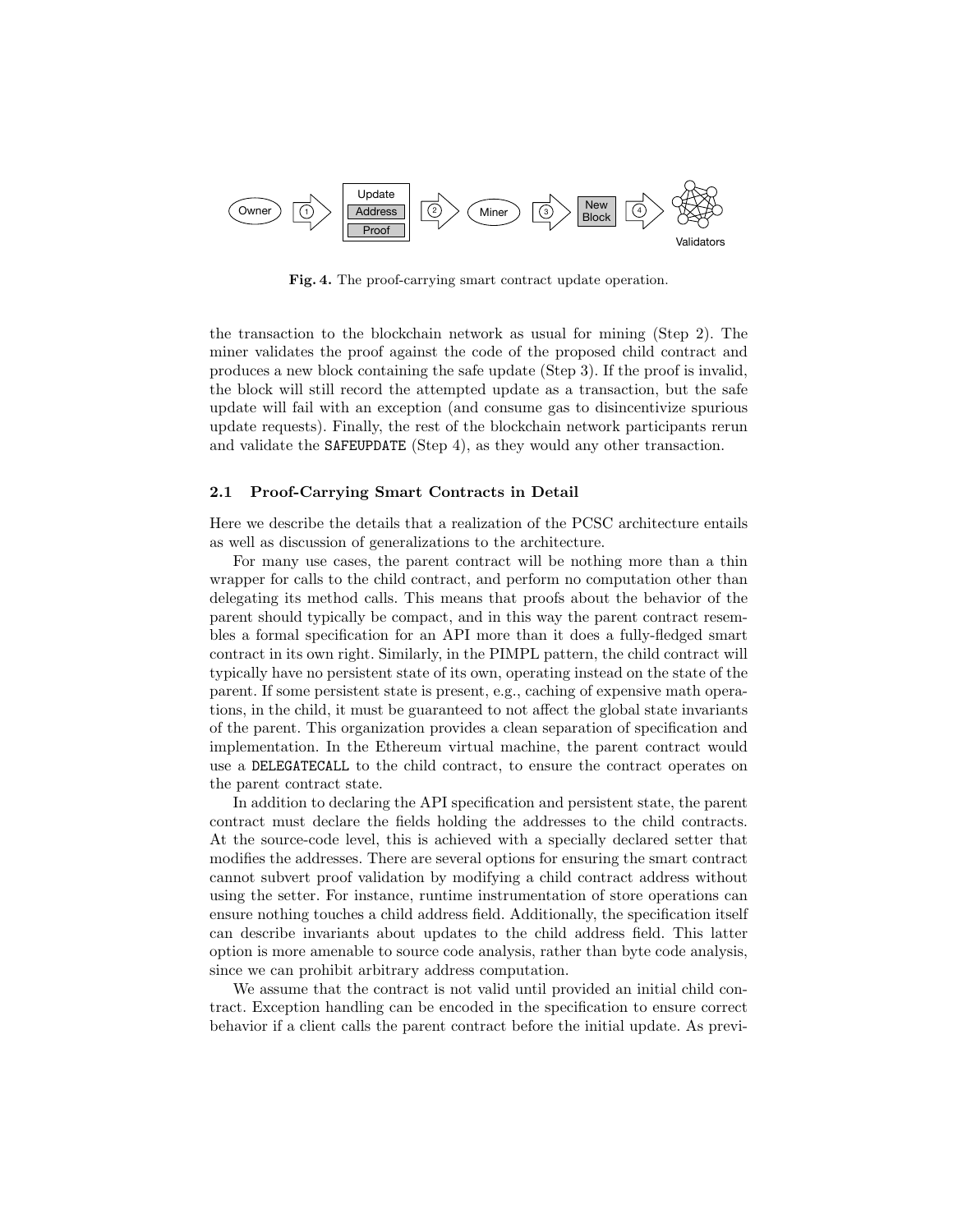ously noted, the specification must always be robust to exceptions on platforms where computations (of potentially unpredictable length) must be paid for in advance (e.g. Ethereum). For our PIMPL-based examples, the parent has only one child contract, but it is straightforward to extend this to multiple contracts. The producer identifies the fields of each child contract and must provide proofs when updating each. Again, in our examples, the parent makes no other calls to contracts in our current formulation of simplified ERC20, but there is nothing fundamental preventing multiple child contracts, so long as each child address must be modified only with the safe update command that ensures a proof is provided with the update. Similarly, the child contract may also call yet more contracts, so long as proofs can be generated for their behavior.

As for altering the specification, a more flexible architecture can permit updates to the specification by the contract writer. This would be possible as long as the new specification implies the previous one, i.e., the specification can only become more strict.

Lastly, it is not necessary that the smart contract specification be decided by an individual. A common type of proposal and voting contract can be used to distribute decision-making. Participants can propose and vote on the specification, which is automatically installed by the voting contract. Furthermore, in cases where a specification is for standard behavior that might be incorporated into many contracts, we might imagine this proposal voting system be used to produce standardized APIs. In this way, all blockchain participants are both producers and consumers. Modifications to the specification, under the previously stated implication rule, could be decided in a similar way.

There are two sorts of upgrades that our proof-carrying code scheme permits. Minor upgrades can install a new child contract as long as the parent contract's safety policy is preserved. This is enforced by the the proof verification performed by SAFEUPDATE. This permits safe upgrades without involving the slower consensus process required to decide on the safety policy. The proof verification makes this possible without having to trust the developer to maintain the safety policy. This enables upgrades due to minor bugs not covered by the safety policy or performance upgrades for instance. Major upgrades can alter the safety policy itself and require consensus among contract participants, e.g., via a proposal and voting system. Like the minor upgrade, the child contract implementation is replaced, but the new safety policy itself is also provided. The SAFEUPDATE verifies the new child contract against the new policy. This requires the new child contract author to generate a proof against the new safety policy.

The tradeoffs here are that maintainers can easily perform minor upgrades whose safety is ensured by the original safety policy of the contract, lowering obstacles to development. But the discovery of limitations of the safety policy itself or a desire for organizational changes may warrant an upgrade to the policy itself.

Let us assume the token contract Fig 1 has been initially installed with only the invariants specified in Eqns 1–5, i.e., the safety policy only guarantees the results of balance transfers, but does not account for the approve/transfer data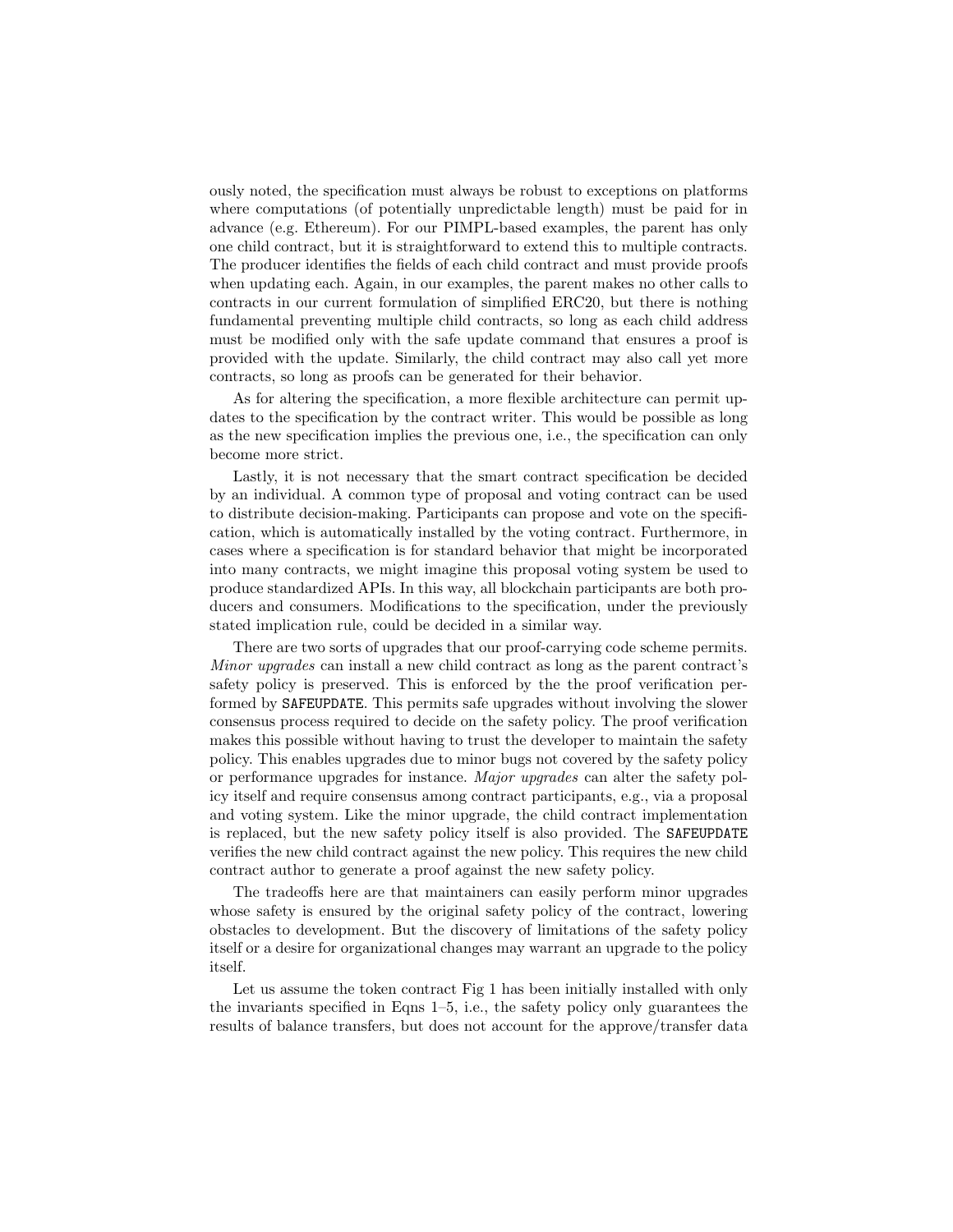race A minor upgrade, such as eliminating a superfluous call to a safe math library, can be performed, since it provably does not violate the safety policy. At a later point, the organization discovers the data race and agrees to update the safety policy to ensure future versions of the contract avoid it. This major update is accompanied with a revised implementation of the contract that satisfies the new invariants. Future contracts can then perform minor maintenance or performance upgrades, like removing safe math calls, that continue to satisfy the safety policy.

### 3 A Proposal for Specifications & Proofs

In recent years there has been substantial progress on formal verification of smart contracts at both the high-level Solidity language [15, 19] as well as low-level EVM bytecode [12, 11]. We aim to exploit this progress to enrich the blockchain so that (i) smart contract APIs come with formal specifications of how they should operate and (ii) proposed smart contract implementations can include proofs that they satisfy those specifications. In this section, we discuss sketch formal aspects, building on specification formats for objects [3, 2, 13, 8] and Necula's proof-carrying code [16].

As discussed in the prior section, our PCSCs involve two components. The parent part of a PCSC includes the smart contract's internal state, API methods, and formal specification. A (successfully deployed) child part of the PCSC includes the source code for all API methods, and a proof that the implementation satisfies the specification (found in the corresponding parent). We now provide more detail on each of these, using the running example.

### 3.1 Parent: APIs & Specifications

State and Methods. The parent in a PCSC includes the state in the form of object fields. It could include any of the smart contract language's data-types (integers, strings, Booleans, mappings, arrays, etc.). In the ERC20 running example, the state of the PCSC includes:

| balance: $Addr \mapsto \mathbb{N}$ | Relate addresses to balances                                                   |
|------------------------------------|--------------------------------------------------------------------------------|
|                                    | allowed: $Addr \mapsto (Addr \mapsto \mathbb{N})$ How much others can transfer |
| child_ptr: $Addr$                  | Pointer to implementation                                                      |

We have already discussed the purpose of balance (a mapping from addresses to tokens, represented as natural numbers) and allowed (a mapping from addresses to address-token mappings). The final element of the state above is a critical component of the PCSC parent. It is a pointer to the child part of the PCSC which will contain the implementation (discussed below).

The parent in a PCSC also includes the interface, in the form of methods that can be called by participants in the network. The bodies of these methods simply relay the call, following the child\_ptr to the corresponding method in the child in the PCSC. Here is an example: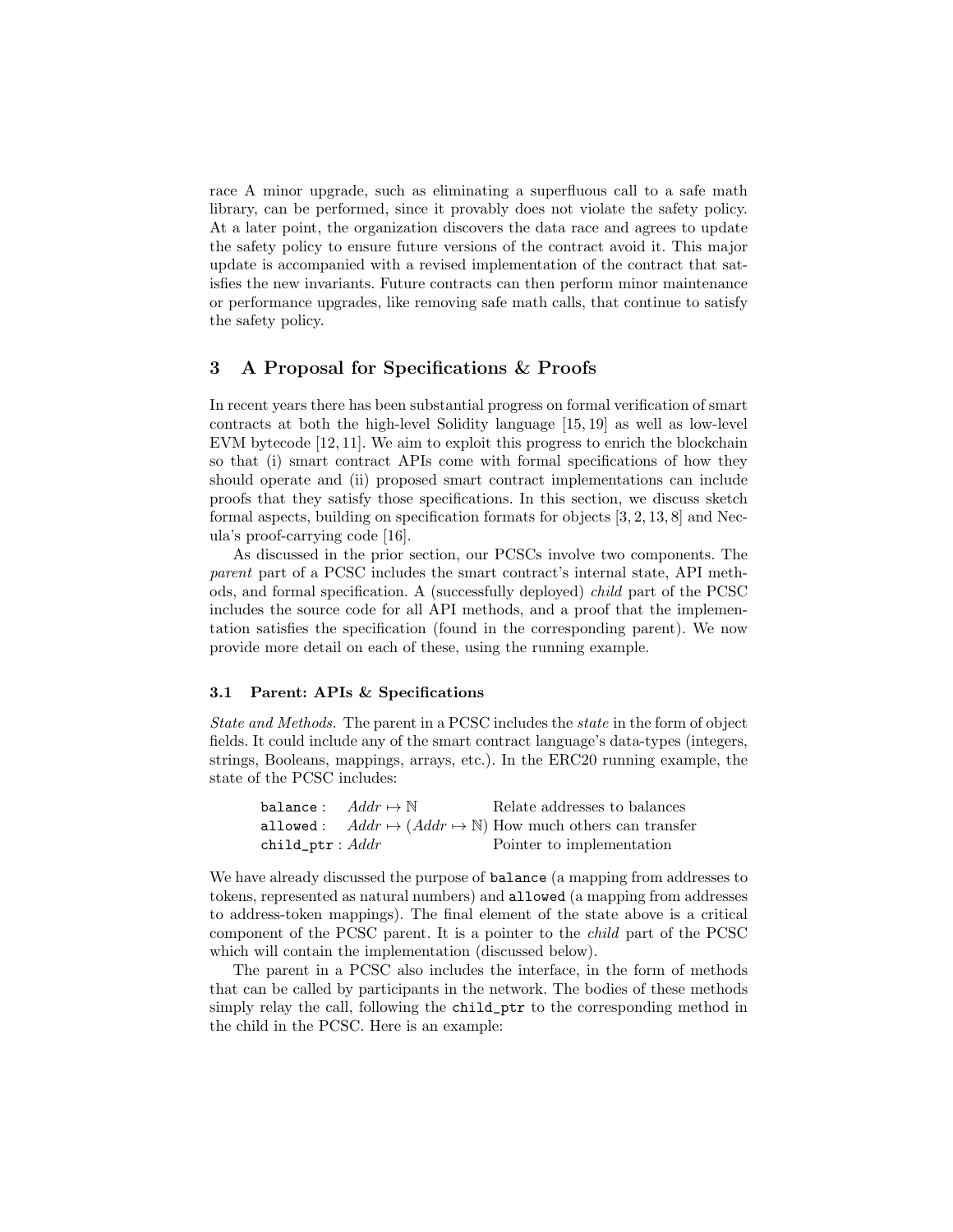```
1 api_transfer(uint256 value, addr from) : bool {
2 return child_ptr.transfer(value, from);
3 }
```
This PIMPL paradigm means that the correctness of the parent contract follows immediately from that of the child (discussed below), modulo initialization concerns. In general, PCSCs needn't necessarily follow the PIMPL paradigm and it is easy to imagine other arrangements. For example, a contract may wish to specialize dispatch, in which case all child contracts would need to be proved correct. For simplicity, we focus on the common PIMPL case in the remainder of this paper.

```
\{I\}api_transfer(uint256 value, addr from) : bool
\sqrt{ }\int\overline{\mathcal{L}}I \wedge \Sigma_a 'balance(a) = \Sigma_a balance(a)\wedge 'allowed(from)(me) \geq value
        \Rightarrow allowed = 'allowed[from, me \mapsto 'allowed(from)(me) – value] \land rv = true
      \wedge 'allowed(from)(me) \leq value \Rightarrow allowed = 'allowed \wedge rv = false
                                                                                                                 Υ
                                                                                                                 \mathcal{L}\int\{I\}api_allowance(addr whom) : uint256
\{I~\wedge~\varSigma_a 'balance(a)=\varSigma_a balance(a)~\wedge~\rho_{me}(whom) = allowed(me)(\texttt{whom})\}\{I\}api_approve(uint256 value, addr whom) : bool
\sqrt{ }\int\mathcal{L}I \wedge \Sigma_a 'balance(a) = \Sigma_a balance(a)\wedge ('allowed(me)(whom) = \rho_{me}(whom)
        \Rightarrow allowed = 'allowed[me, whom \mapsto value] \wedge rv = true)
     \wedge ('allowed(me)(whom) \neq \rho_{me}(whom) \Rightarrow allowed = 'allowed \wedge rv = false)
                                                                                                         Υ
                                                                                                         \mathcal{L}\intwhere I is the global invariant, defined to be:
 \forall a.\mathtt{balance}(a) \geq 0 \land \forall a \ b.\mathtt{allowed}(a)(b) \geq 0 \land \forall a.\mathtt{balance}(a) \geq \Sigma_b \mathtt{allowed}(a)(b)
```
#### Fig. 5. Formal specification  $\varphi$  (in blue) for some of the ERC20 token standard.

Formal Specifications. The parent in the PCSC also contains the specification  $\varphi$  of how the overall PCSC is intended to behave. As we will discuss later, a candidate child implementation C is required to include a proof that  $C \models \varphi$ .

Fig. 5 provides an example specification  $\varphi$  for a portion of the (simplified) ERC20 token standard that we are using as a running example. Each method API includes standard Floyd-Hoare style pre-conditions as well as postconditions, depicted in blue. For a given method, say, api\_transfer, the meaning is that, if we assume that the associated pre-condition holds before api\_-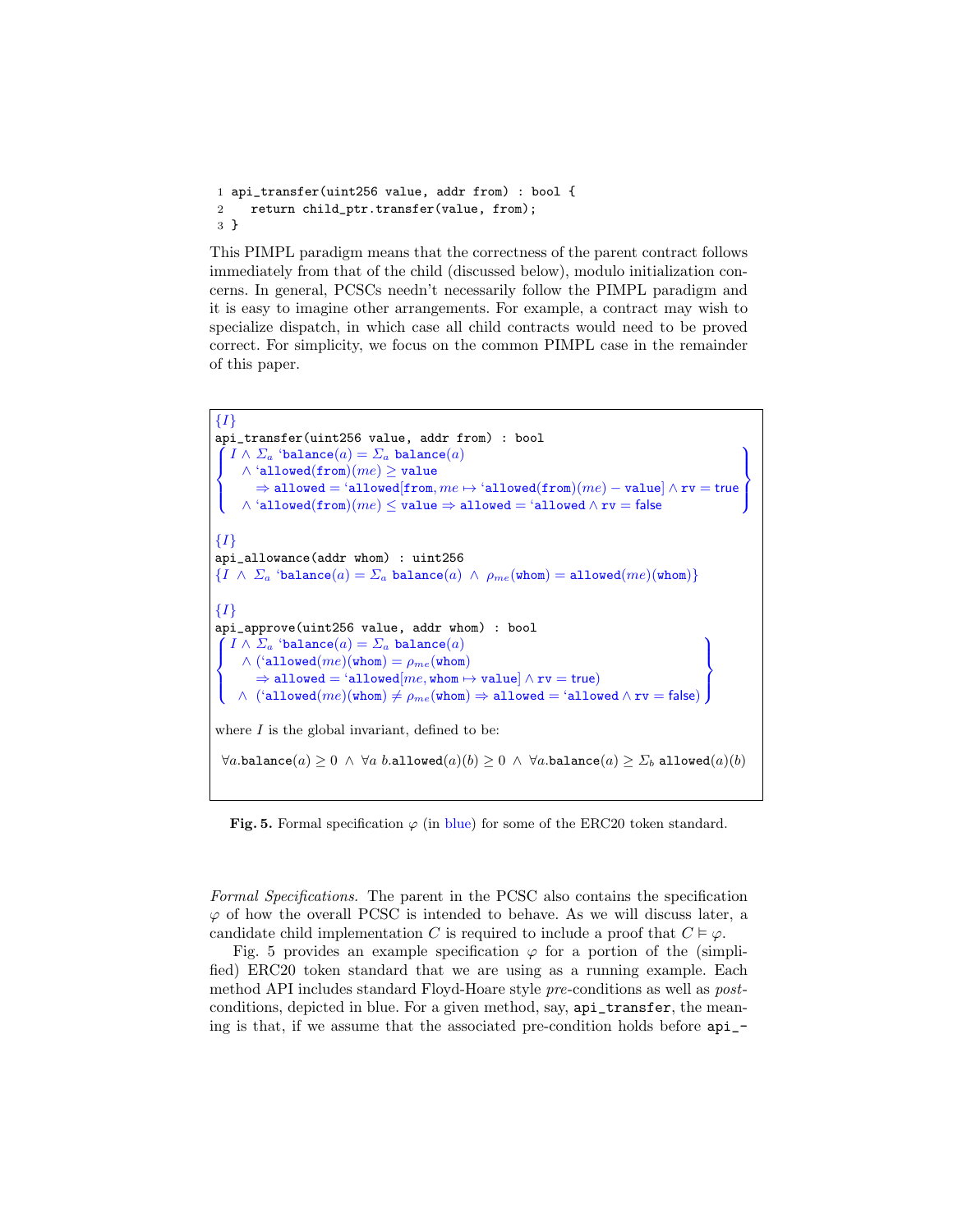transfer executes, then a correct implementation will ensure that the corresponding post-condition must hold upon completion. (We assume that every method will terminate, because the smart contract architecture enforces termination through "gas.") Each pre/post-condition includes  $I$  which is a global invariant on the state of the PCSC. I is defined at the bottom of Fig. 5. There are three conditions given by  $I$ : that all balances are non-negative, all allowances are non-negative, and that, for a given address  $a$  the sum of all outstanding allowances is bounded by  $a$ 's balance (respectively). The latter condition corresponds to Eqns. 3-5 in Section 1.

In the specification for api\_transfer, me is used to denote the caller's address and notation 'allowed indicates the value of allowed before the method executed. The post-condition for api\_transfer includes a stipulation that the sum of all participants' balances is unchanged (corresponding to Eqns. 1 and 2 in Sec. 1). We use  $a$  as a quantifier variable over each participant's address. The post-condition includes two further cases, depending on whether the transfer request is permitted by allowed. If it is permitted, then the value of allowed is the same as 'allowed, except that the appropriate slot is decremented. Otherwise, allowed is unchanged. rv indicates the return value of the method.

Specification for approve . The published ERC20 standard has a well-publicized flaw, demonstrated by the naïve implementation in Fig. 1, which is that calls to approve a new allowance do not impose any particular semantic requirements on the previous value. Thus an account holder may inspect the blockchain, and see a current allowance value and attempt to reduce it at the same time that another transaction is issued to transfer some of it. Since pending transactions are subject to arbitrary reordering by the miner, the transfer may execute first, and altered allowance may have the net effect of raising the total that can be transferred.

Conceptually, we wish to add another invariant: the allowance may not be altered unless the allowance is known when the transaction executes (this may be different than the value it had when the transaction was issued). The implementation shown in Fig. 2 patches this vulnerability by requiring that a new positive allowance can only be set if the allowance is currently being set to 0 (either by transfers or by approves). This blocks the data race, but also forces the account holder to pay for unnecessary transactions when a competing transaction is not pending.

Multiprocessor architectures address similar data race problems with atomic instructions such as compare-and-swap. To fix the ERC20 API, however, it is more convenient to mimic the functionality of load-linked (LL) and storeconditional (SC) instructions. LL loads a value from memory, and SC writes a new value to the same location, if and only if it has not been written since the matching LL.

Our specification in Fig. 5 includes the requirement that allowance is known at the time of approval, using a ghost variable. The specification for api\_ allowance uses ghost variable  $\rho$  in the post-condition. This variable tracks the fact that the caller (me) has checked how much recipient whom is currently per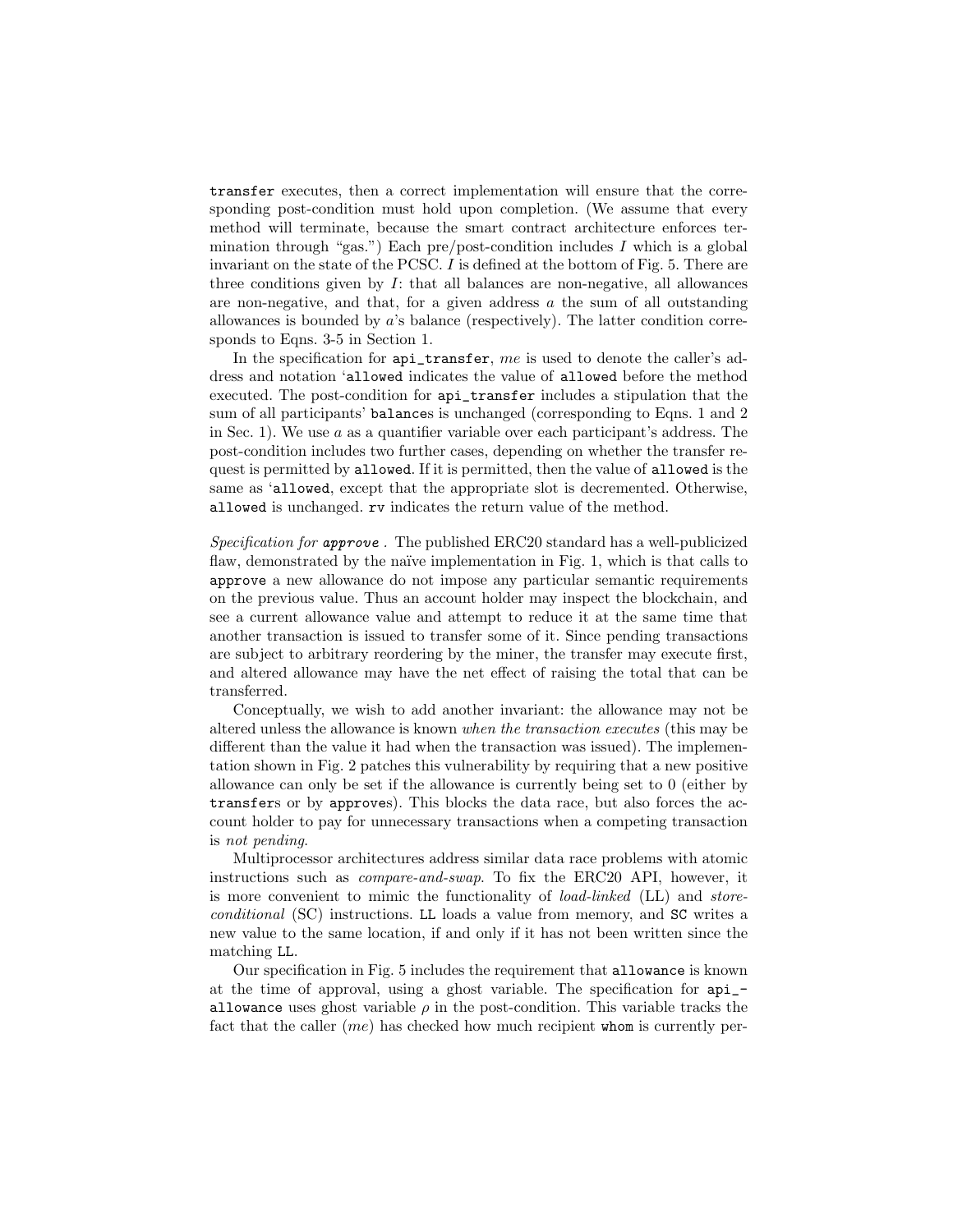mitted to transfer.  $\rho_{me}$  can become out-of-date if the recipient makes a call to transfer, and this will be the saving grace in the specification of api\_approve. In the specification for api\_approve, allowed is updated, approving a pending recipient whom to receive value. The two cases depend on whether ghost variable  $\rho_{me}$ (whom) is up-to-date, indicating that me is aware of how much has been approved.

In the next subsection, we will discuss how the implementation using strategy employed in Fig. 3 can be proved to satisfy this specification.

### 3.2 Child: Proposed Implementations & Proofs

Miners propose the child portion of a PCSC: an implementation  $C$ , coupled with a proof that the implementation satisfies the specification  $\varphi$  housed in the parent. We now discuss what the child portion of the PCSC entails.

Implementation  $C$ . The implementation  $C$  of each API method (transfer, allowance, etc.) is housed in the child PCSC such that, if  $C$  can be shown to satisfy  $\varphi$ , then the child will be installed and these implementations will be accessed via child\_ptr.transfer(), etc.

*Proof that*  $C \models \varphi$ . How can we be 100% sure that this proposed implementation in Fig. 3 operates correctly? The child portion of a PCSC includes a proof that code C satisfies the corresponding parent's specification  $\varphi$ .

The Floyd-Hoare style pre/post specifications shown above can be verified to hold of an implementation using verification conditions as seen in tools such as Spec# [3], Boogie [2], Dafny [13], Why3 [8], etc. Intuitively, the format of the proofs are, for each line of each method, invariants that must hold at that line (more precisely: the invariant comes just before or just after the line). Finding these invariants is difficult (searching for a proof). Checking these invariants, however, is much faster: a symbolic analysis can traverse the method, starting by ensuring that the first invariant holds from the the pre-condition and effect of the first line of code. When the analysis reaches the end of the method, it checks that the post-condition is entailed by the penultimate invariant and last line of code.

PCSCs allow us to prevent buggy implementations like approve in Fig. 1 from being accepted onto the blockchain, but permit correct implementations like Fig. 3. There is no proof that Fig. 1 satisfies the specification in Fig. 5. On the other hand, a proof can easily be given for Fig. 3, which is a simplified case where there are only two participants and variable **allowed\_known** is used to ensure the correct behavior of approve.

### 3.3 Verification Tool Development

In our ongoing work, we are developing verification tools for PCSC, building on recent works for verification of solidity [15, 19] and EVM [12, 11].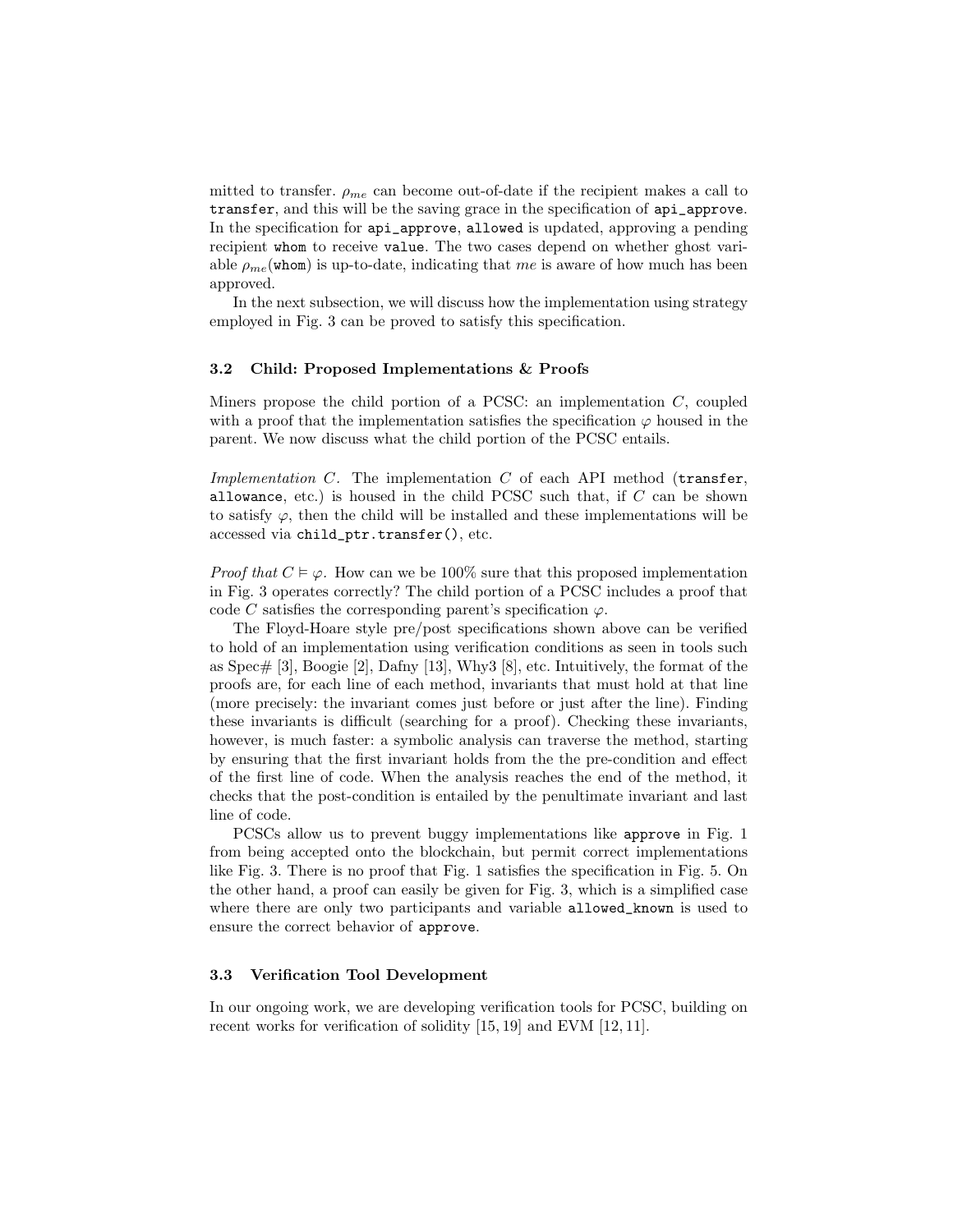Ultimately, the proofs published to the blockchain need to be expressed in terms of the bytecode, to avoid dependencies on a specific verified compiler. Fortunately, others have developed formal semantics for EVM bytecode [12, 11]. Down the road, we plan to extend work on certified compilation [14] to translate source-level correctness guarantees to bytecode guarantees. However, there are already verification challenges at the source code level, being tackled by us and others [15, 19].

# 4 Related Work

Ethereum's [7] ERC20 token standard [21] is widely used as the basis for many recent initial coin offerings. Vladimirov and Khovratovich [20] give a clear description of the ERC20 design flaw discussed here.

The notion that proofs should be included with code first appears in Necula's seminal proof-carrying code paper [16]. As mentioned, we make use of the functionality of the Why3 platform [4]. Hicks and Nettles [10] pioneered the idea of using PCC for dynamic software updates.

There is other work that investigates vulnerabilities in smart contracts. For example, Luu et al. [15] develop a software tool called Oyente, which detects security bugs in Ethereum contracts. Atzei et al. [1] describe common pitfalls that lead to security vulnerabilities, and demonstrate how they can be exploited. Sergey and Hobor [17] analyze smart contract vulnerabilities by drawing comparisons between contract execution and concurrent shared-memory computing. Grossman et al. [9] discuss a dynamic approach.

### 5 Conclusion and Future Work

This paper describes preliminary work attempting to reconcile the apparent contradiction between the immutability of idealized smart contracts and the real-world need to update contracts to fix bugs and oversights. Our proposed solution is to raise the contract's level of abstraction to guarantee an invariant  $\varphi$  instead of a particular implementation of that invariant. A combination of proof-carrying code and proof-aware consensus allows contract implementations to be updated as needed, but so as to guarantee that  $\varphi$  cannot be violated by any future upgrade.

Much remains to be done on proof-carrying smart contracts. The work reported here is still in an early stage, and we are not yet far enough along to report on progress or difficulties.

Future goals include formally modeling proof-carrying smart contracts and creating an implementation as an extension of the Ethereum blockchain and virtual machine. A formal specification will permit proofs of guarantees that proofcarrying smart contracts provide. Additionally, we intend to investigate how consensus integrates with these proofs and perhaps extend the model consensus to include them. Extending smart contracts with specifications requires defining extensions to the smart contract implementation language and the bytecode to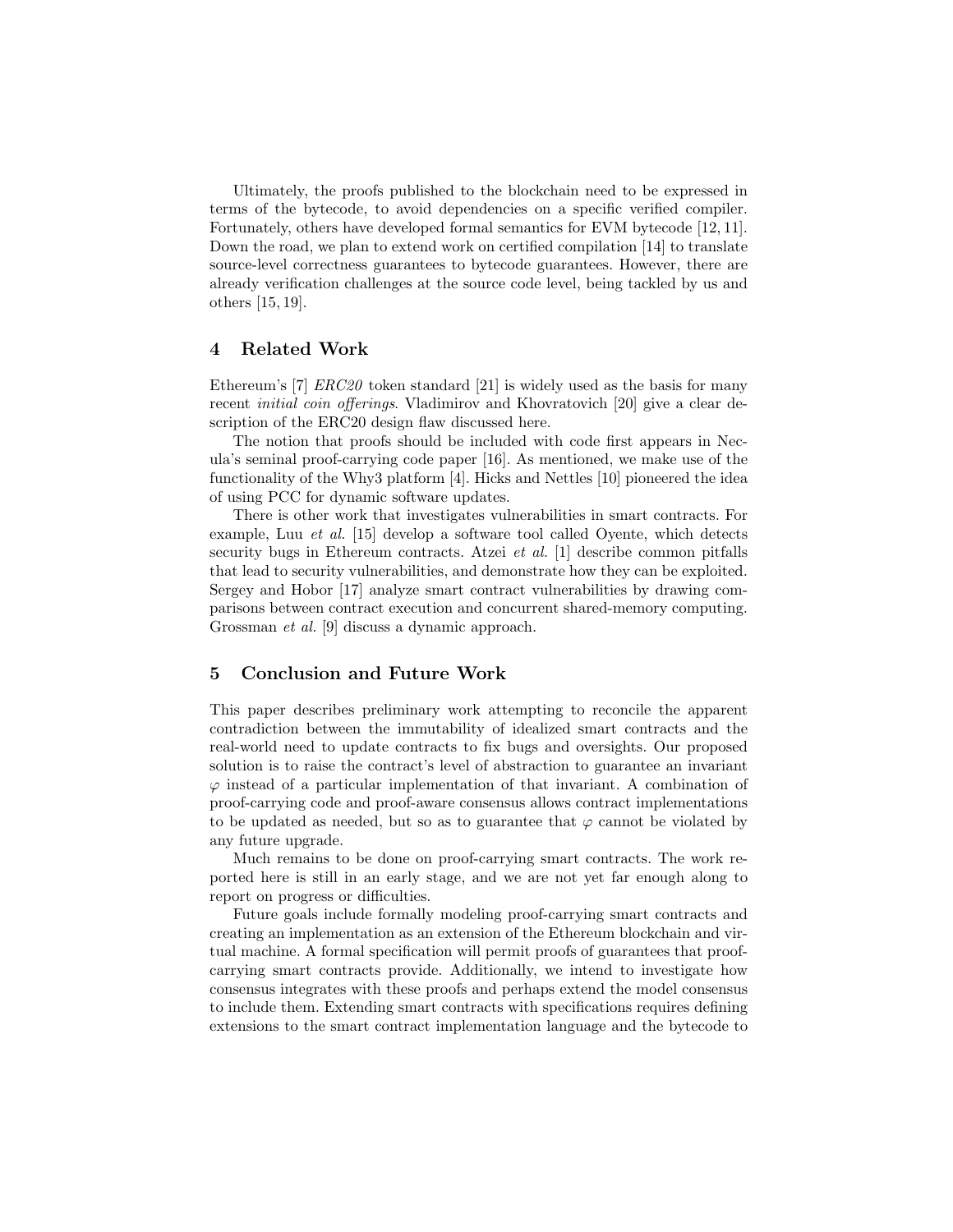represent the specifications as well as mappings from source code to bytecode specifications. For generating and validating proofs, we plan to use off-the-shelf tools, such as Why3. Our language extensions and the proof tools need to be integrated with the smart contract toolchain and virtual machine itself.

For implementation, we intend to extend the contract virtual machine with new opcodes to add new contracts with specifications as well as update them given a new proof. To enable this, we will extend the binary format of smart contract to encode specifications and proofs. Using these changes in an existing chain would require a hard fork to extend the binary format and virtual machine. With proof-carrying smart contracts in hand, we will use them to improve the ERC20 token standard, demonstrated with example implementations, and show how contract writers can take advantage of these.

Proof-carrying smart contracts open up new research questions. For instance, how do we integrate proofs into blockchain consensus and how do mining and consensus mechanisms, such as proof-of-work and proof-of-stake, interact with formal proofs? Formal verification enables trust for updates, but consensus mechanisms are still needed to agree on what the right specifications are. For instance, contract participants can vote on changes to the specifications, but allow formal verification to eliminate the need for voting on implementation changes.

The ability of formal verification to support trusted computing has the potential to improve how consensus is achieved, and proof-carrying smart contracts are an important step in integrating proofs with blockchain.

# References

- 1. Atzei, N., Bartoletti, M., Cimoli, T.: A survey of attacks on ethereum smart contracts sok. In: Proceedings of the 6th International Conference on Principles of Security and Trust - Volume 10204. pp. 164–186. Springer-Verlag New York, Inc., New York, NY, USA (2017). https://doi.org/10.1007/978-3-662-54455-6 8, https://doi.org/10.1007/978-3-662-54455-6\_8
- 2. Barnett, M., Chang, B.Y.E., DeLine, R., Jacobs, B., Leino, K.R.M.: Boogie: A modular reusable verifier for object-oriented programs. In: FMCO. vol. 5, pp. 364– 387. Springer (2005)
- 3. Barnett, M., Leino, K.R.M., Schulte, W.: The spec# programming system: An overview. In: International Workshop on Construction and Analysis of Safe, Secure, and Interoperable Smart Devices. pp. 49–69. Springer (2004)
- 4. Bobot, F., Fillitre, J.C., March, C., Melquiond, G., Paskevich, A.: The why3 platform. http://why3.lri.fr/manual.pdf, accessed: 14 January 2018
- 5. Daian, P., Breidenbach, L.: Parity proposals potential problems. http:// hackingdistributed.com/2017/12/13/ether-resurrection/, retrieved 14 Jan 2018
- 6. DAO: The DAO smart contract, retrieved 8 February 2017
- 7. Ethereum: https://github.com/ethereum/, accessed: 14 January 2018
- 8. Filliâtre, J.C., Paskevich, A.: Why3: where programs meet provers. In: European Symposium on Programming. pp. 125–128. Springer (2013)
- 9. Grossman, S., Abraham, I., Golan-Gueta, G., Michalevsky, Y., Rinetzky, N., Sagiv, M., Zohar, Y.: Online detection of effectively callback free objects with applications